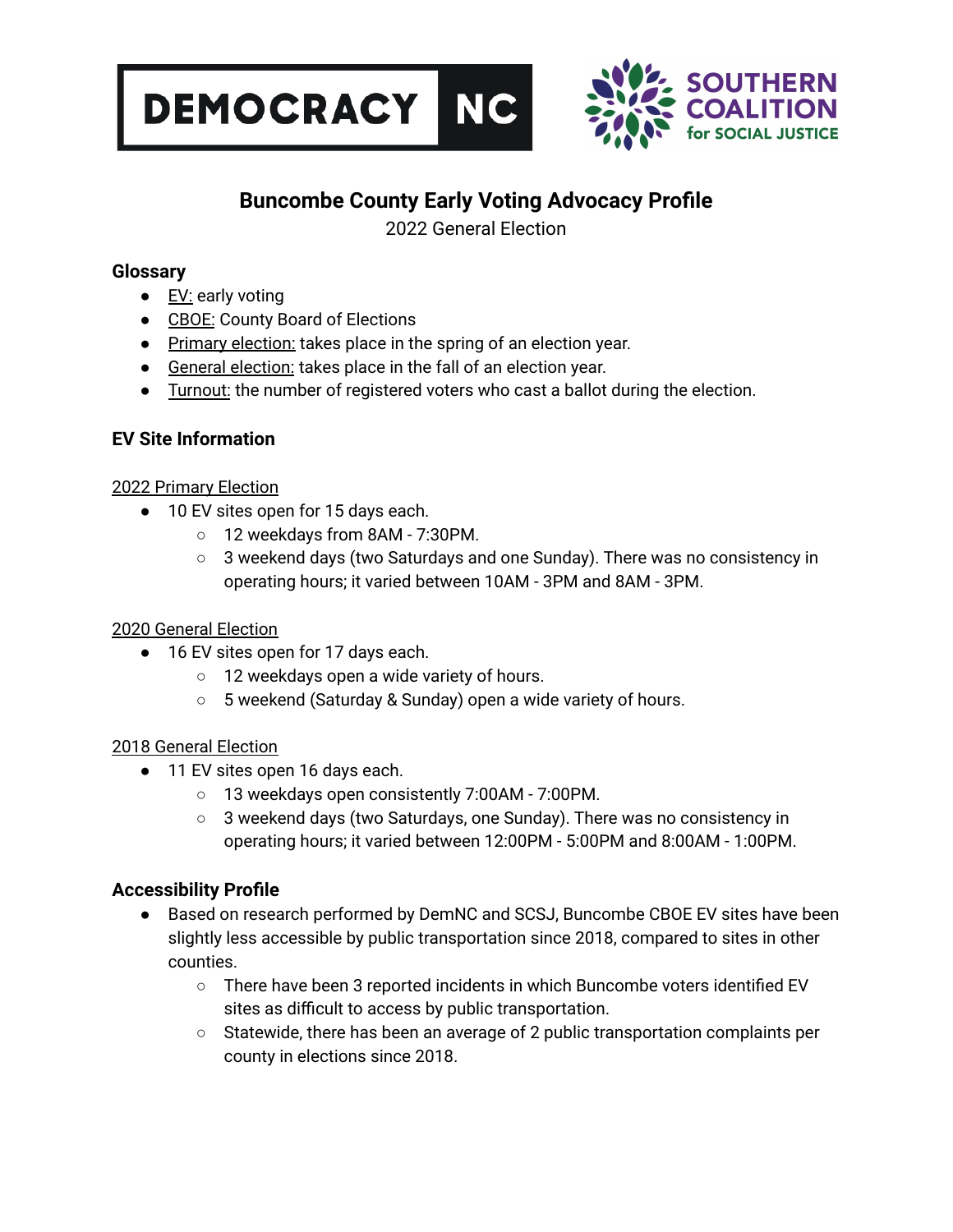



#### **Buncombe County Vote Share Snapshot**

2022 Primary EV Vote Shares

| <b>Site Name</b>                     | Asian | <b>Black</b> | <b>Other</b> | White | Latiné |
|--------------------------------------|-------|--------------|--------------|-------|--------|
| <b>Black Mountain Branch Library</b> | $1\%$ | 2%           | 5%           | 93%   | 1%     |
| Dr. Wesley Grant Sr - Southside CTR. | 1%    | 28%          | 7%           | 65%   | 1%     |
| East Asheville Branch Library        | 1%    | 2%           | 7%           | 90%   | 1%     |
| Enka/Candler Branch Library          | $1\%$ | 1%           | 6%           | 93%   | 1%     |
| <b>Fairview Branch Library</b>       | 1%    | 1%           | 5%           | 94%   | 1%     |
| Leicester Branch Library             | 1%    | 1%           | 7%           | 93%   | 1%     |
| Reynolds Village                     | $1\%$ | 1%           | 6%           | 93%   | 1%     |
| South Buncombe Branch Library        | 1%    | 4%           | 6%           | 90%   | 1%     |
| <b>Weaverville Community Center</b>  | $1\%$ | $1\%$        | 5%           | 94%   | 1%     |
| West Asheville Branch Library        | 1%    | 3%           | 10%          | 86%   | 2%     |

#### 2020 General EV Vote Shares

| <b>Site Name</b>                     | <b>Asian</b> | <b>Black</b> | <b>Other</b> | <b>White</b> | Latiné |
|--------------------------------------|--------------|--------------|--------------|--------------|--------|
| Asheville Mall                       | 1%           | 8%           | 15%          | 77%          | 3%     |
| <b>Asheville Outlets</b>             | 1%           | 3%           | 14%          | 83%          | 2%     |
| Bee Tree Fire Department             | 1%           | 2%           | 10%          | 88%          | 2%     |
| <b>Black Mountain Branch Library</b> | 1%           | 3%           | 9%           | 88%          | $1\%$  |
| Dr. Wesley Grant Sr - Southside CTR. | 1%           | 37%          | 11%          | 51%          | 1%     |
| Enka/Candler Branch Library          | 1%           | 2%           | 13%          | 86%          | 2%     |
| <b>Fairview Branch Library</b>       | 1%           | 1%           | 11%          | 88%          | $1\%$  |
| Harrah's Cherokee Center Asheville   | 1%           | 5%           | 16%          | 78%          | 2%     |
| Land of Sky Regional Council         | 1%           | 3%           | 13%          | 83%          | 2%     |
| Leicester Branch Library             | 1%           | 1%           | 10%          | 89%          | $1\%$  |
| Reynolds Village                     | 1%           | 1%           | 11%          | 87%          | $1\%$  |
| South Buncombe Branch Library        | 1%           | 6%           | 15%          | 78%          | 2%     |
| Turtle Creek Shopping Center         | 1%           | 7%           | 14%          | 78%          | 1%     |